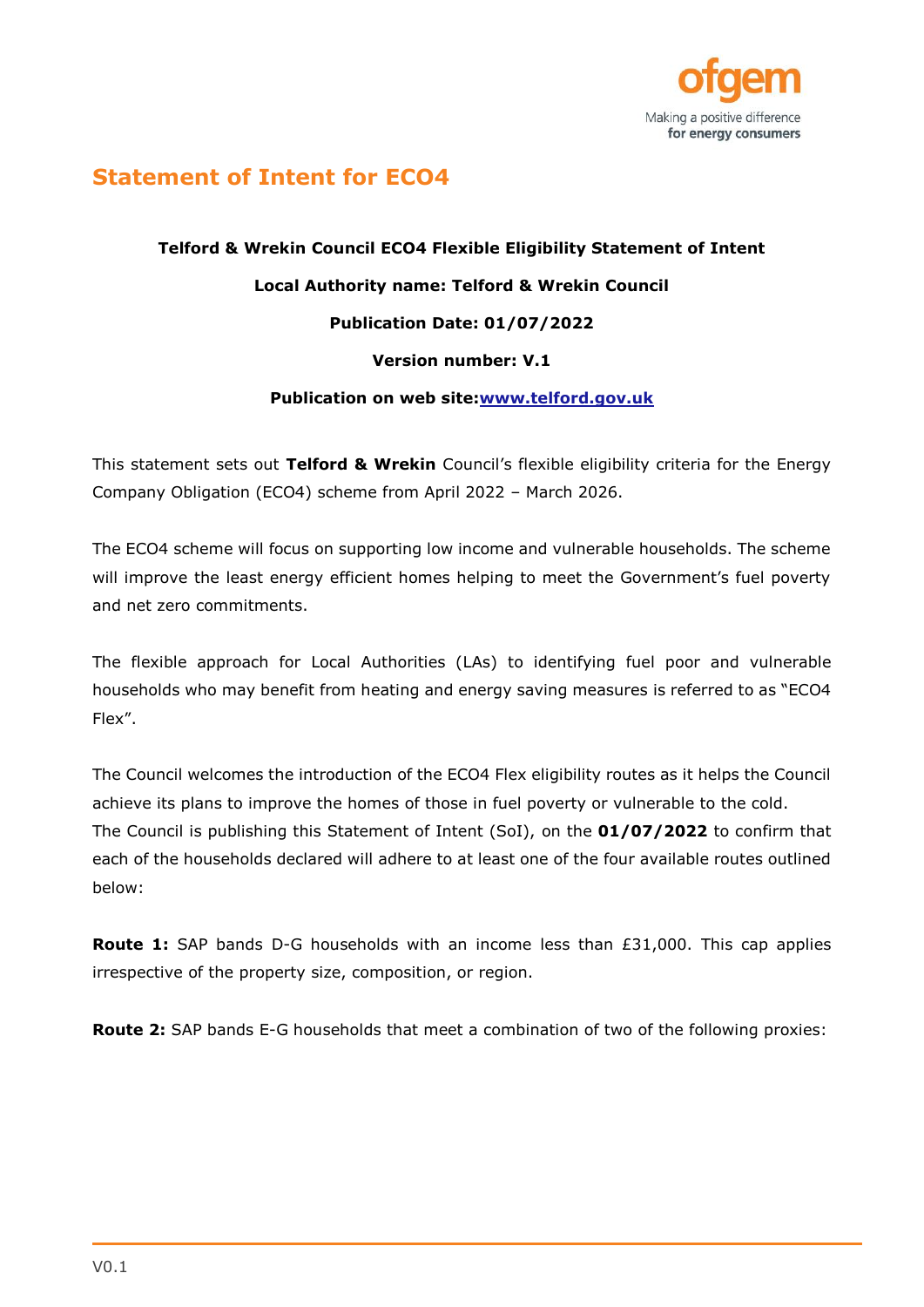| <b>Proxy 1)</b> Homes in England in Lower-layer Super Output Area 1-3 (LSOA) <sup>1</sup> , or |
|------------------------------------------------------------------------------------------------|
| homes in Welsh provision LSOA 1-3 on the Welsh Index of Multiple Deprivation                   |
| $20192$ , or the Index of Multiple Deprivation for 2020, published by the Scottish             |
| Government <sup>3</sup>                                                                        |
| Proxy 2) Householders receiving a Council Tax rebate (rebates based on low income              |
| only, excludes single person rebates).                                                         |
| <b>Proxy 3)</b> Householders vulnerable to living in a cold home as identified in the          |
| National Institute for Health and Care Excellence (NICE) Guidance. Only one from               |
| the list can be used, excludes the proxy 'low income'.                                         |
| Proxy 4) A householder receiving free school meals due to low-income.                          |
| <b>Proxy 5)</b> A householder supported by a LA run scheme, that has been named and            |
| described by the LA as supporting low income and vulnerable households for the                 |
| purposes of NICE Guideline.                                                                    |
| Proxy 6) A household referred to the LA for support by their energy supplier or                |
| Citizen's Advice or Citizen's Advice Scotland, because they have been identified as            |
| struggling to pay their electricity and gas bills.                                             |
| $*$ Note provinc 1 and $5$ cannot be used together                                             |

Note proxies 1 and 5 cannot be used together.

**Route 3:** SAP bands D-G households that have been identified by their doctor or GP as lowincome and vulnerable, with an occupant whose health conditions may be impacted further by living in a cold home. These health conditions may be cardiovascular, respiratory, immunosuppressed, or limited mobility related.

This is because the Council has identified a positive correlation between households who suffer from long-term health conditions and living off a low-income, with living in poorly insulated homes.

**Route 4:** SAP band D-G households that are referred under Route 4: Bespoke Targeting. Suppliers and LAs can submit an application to BEIS where they have identified a low income and vulnerable household, who are not already eligible under the exiting routes.

<sup>&</sup>lt;sup>1</sup> [The English Indices of Deprivation 2019 \(publishing.service.gov.uk\)](https://assets.publishing.service.gov.uk/government/uploads/system/uploads/attachment_data/file/835115/IoD2019_Statistical_Release.pdf)

<sup>&</sup>lt;sup>2</sup> [Welsh Index of Multiple Deprivation \(full Index update with ranks\): 2019 | GOV.WALES](https://gov.wales/welsh-index-multiple-deprivation-full-index-update-ranks-2019)

<sup>&</sup>lt;sup>3</sup> [Scottish Index of Multiple Deprivation 2020 -](https://www.gov.scot/collections/scottish-index-of-multiple-deprivation-2020/) gov.scot (www.gov.scot)